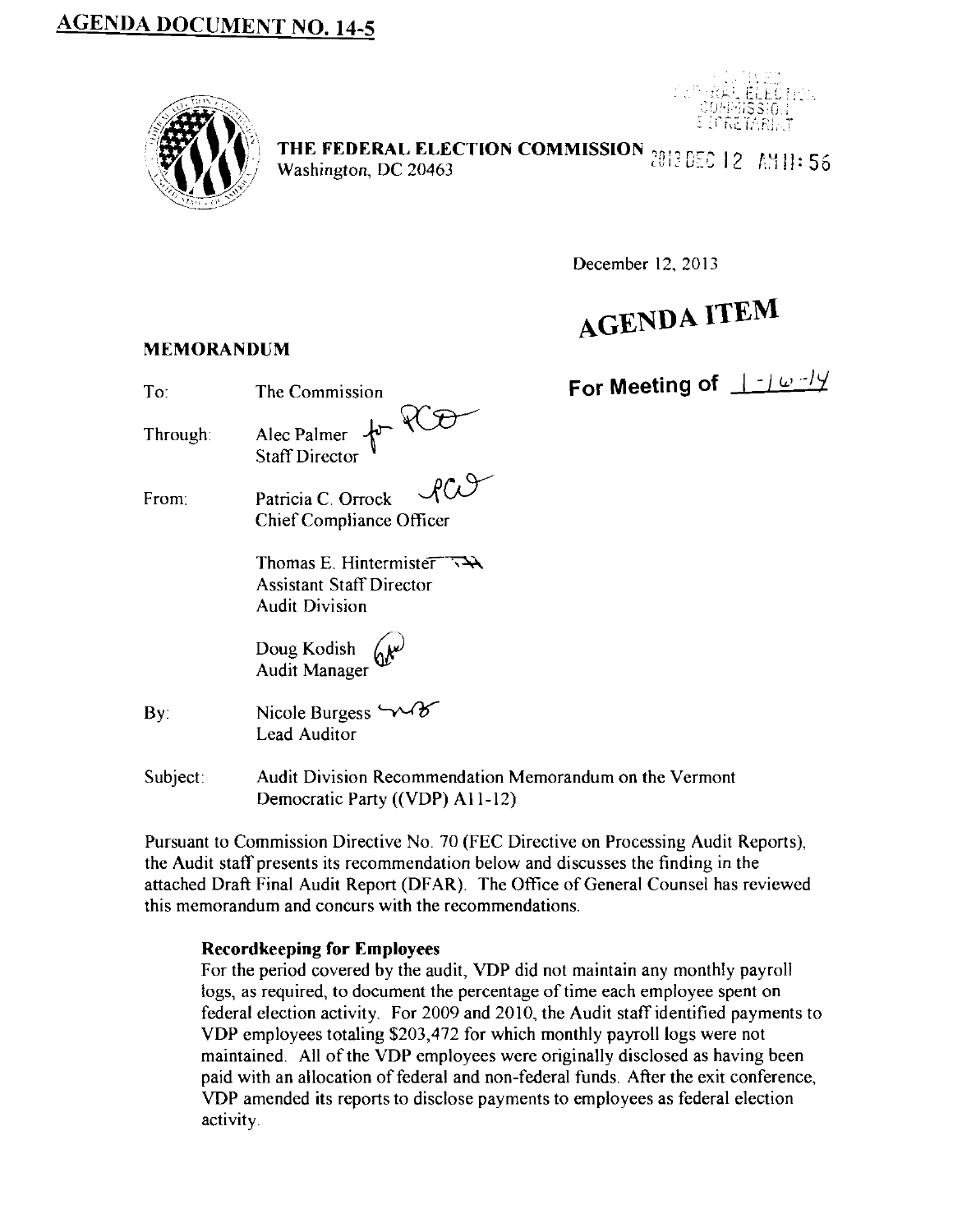In response to the Interim Audit Report recommendation, VDP submitted a plan to pay all employees with 100 percent federal funds. Further, VDP said it would maintain monthly timesheets for all employees paid with federal/non-federal allocated funds, in order to track the percentage of time each employee spends on federal election activity

The Audit staff recommends that the Commission find that the VDP failed to maintain logs to document the time employees spent on federal election activity totaling \$203,472.

VDP did not request an audit hearing.

If this memorandum is approved, a Proposed Final Audit Report will be prepared within 30 days of the Commission's vote.

In case of an objection, Directive No. 70 states that the Audit Division Recommendation Memorandum will be placed on the next regularly scheduled open session agenda.

Documents related to this audit report can be viewed in the Voting Ballot Matters folder. Should you have any questions, please contact Nicole Burgess or Doug Kodish at 694- 1200.

Attachment: Draft Final Audit Report of the Audit Division on the Vermont Democratic Party

cc: Office of General Counsel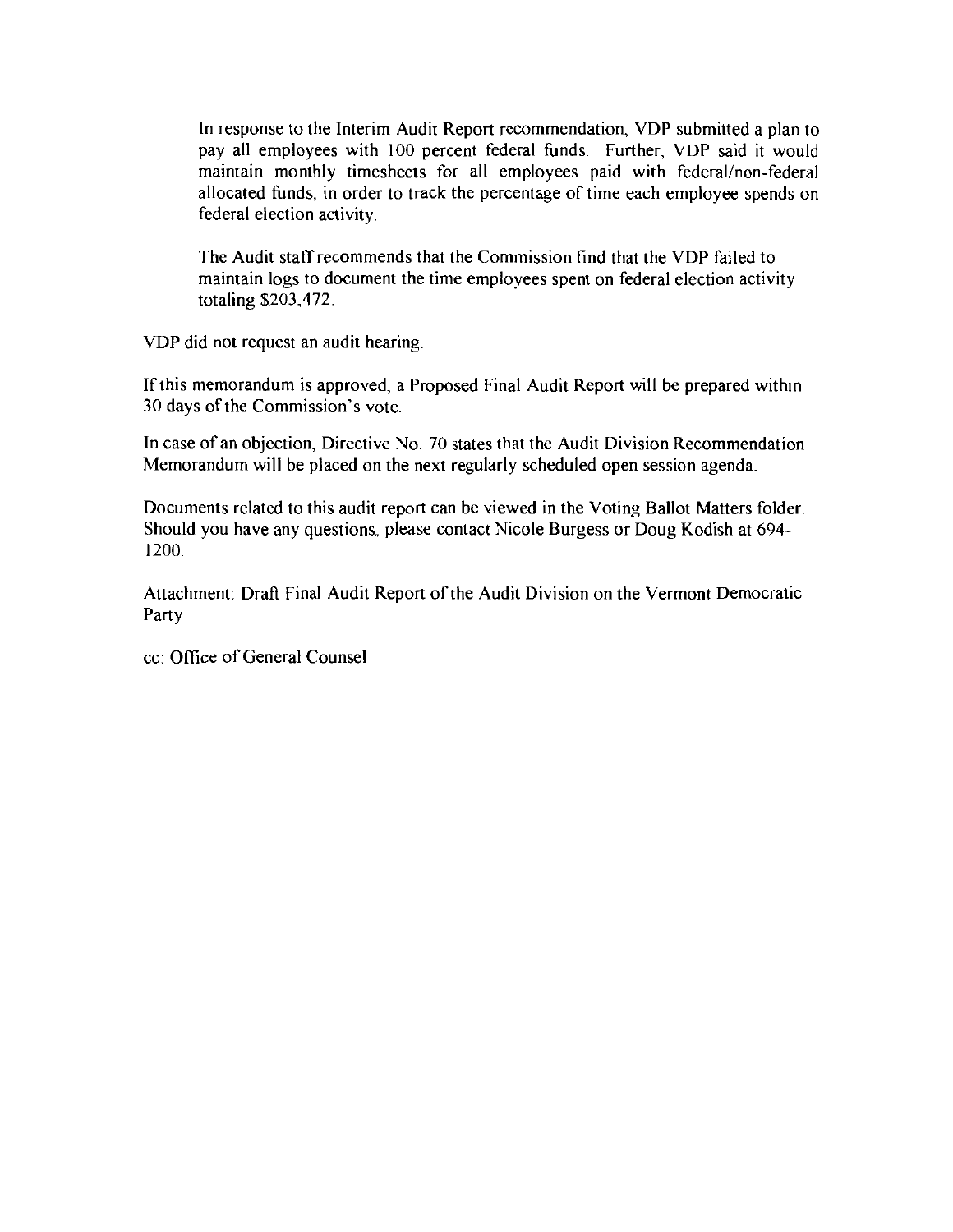

### **Why the Audit Was Done**

Federal law permits the Commission to conduct audits and field investigations of any political committee that is required to file reports under the Federal Election Campaign Act (the Act). The Commission generally conducts such audits when a committee appears not to have met the threshold requirements for substantial compliance with the  $Act$ .<sup>1</sup> The audit determines whether the committee complied with the limitations. prohibitions and disclosure requirements of the Act

### **Future Action**

The Commission may initiate an enforcement action, at a later time, with respect to any matter discussed in this report.

## **Draft Final Audit Report of the Audit Division on the Vermont Democratic Party**

(January 1, 2009- December 31, 2010)

### **About the Committee** (p. 2)

The Vermont Democratic Party is **a** state party committee headquartered in Montpelier, Vermont. For more information, see the chart on the Committee Organization, p. 2.

### **Financial Activity** (p. **2)**

| <b>Receipts</b>                       |             |
|---------------------------------------|-------------|
| Contributions from Individuals        | \$544,077   |
| Transfers from <b>Affiliated</b>      | 332,494     |
| Committees                            |             |
| <b>Transfers from Other Political</b> | 219,000     |
| <b>Committees</b>                     |             |
| Other Receipts                        | 89,791      |
| <b>Total Receipts</b>                 | \$1,185,362 |
| Disburnements                         |             |
| <b>Operating Expenditures</b>         | \$762,858   |
| <b>Federal Election Activity</b>      | 238,300     |
| All Other Disbursements               | 175,576     |
|                                       |             |

Total Disbursements \$ 1,176,734

### **Finding and Recommendation** (p. 3)

Recordkeeping for Employees

<sup>&</sup>lt;sup>1</sup> 2 U S C §438(b).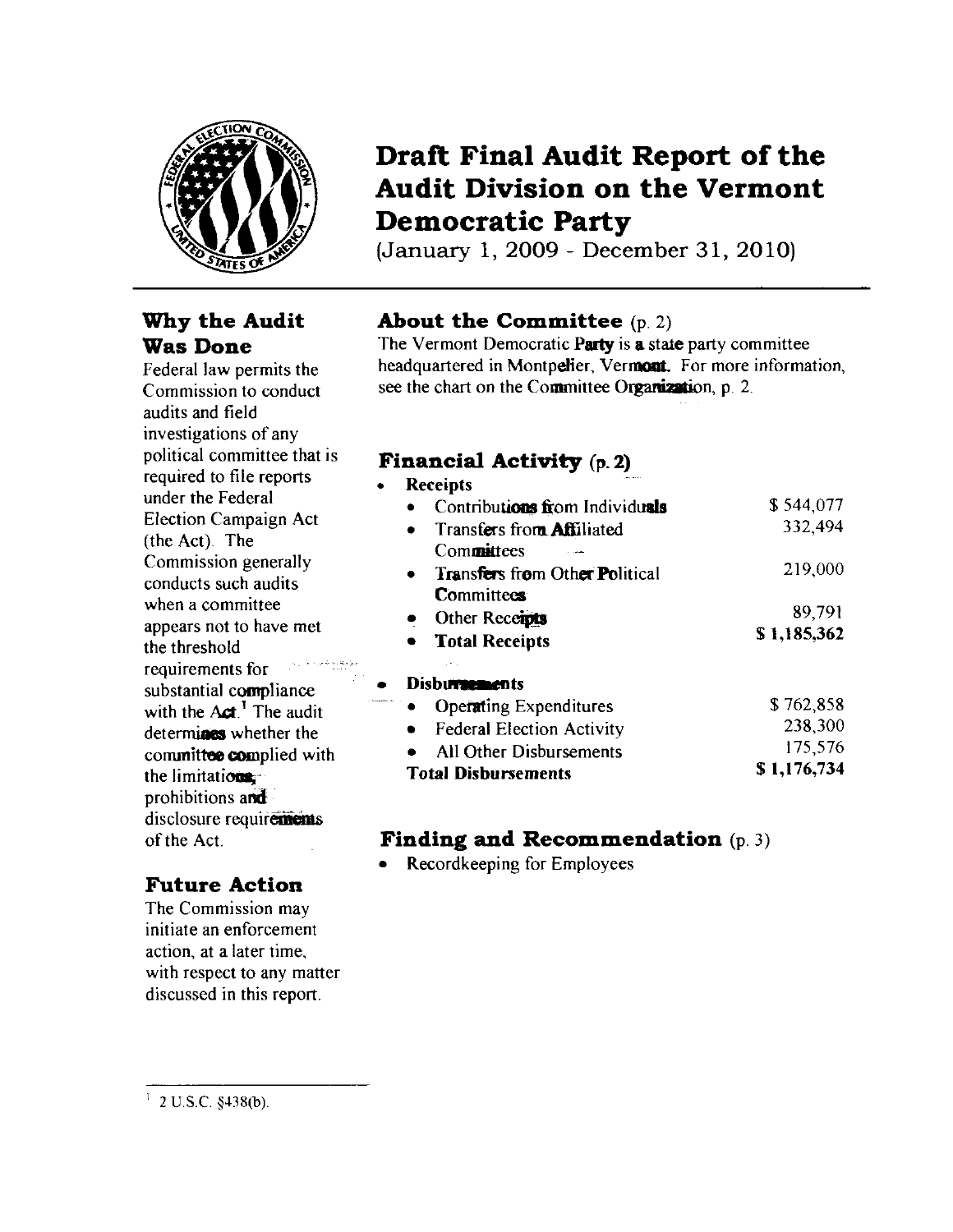# **Draft Final Audit Report of the Audit Division on the Vermont Democratic Party**

 $\mathcal{L}^{\mathcal{L}}(\mathcal{L}^{\mathcal{L}})$  and  $\mathcal{L}^{\mathcal{L}}(\mathcal{L}^{\mathcal{L}})$  . In the contract of the contract of

 $\mathcal{L}^{\text{max}}_{\text{max}}$  ,  $\mathcal{L}^{\text{max}}_{\text{max}}$ 

(January 1, 2009 - December 31, 2010)



 $\sim$  and  $\sim$   $\sim$   $\sim$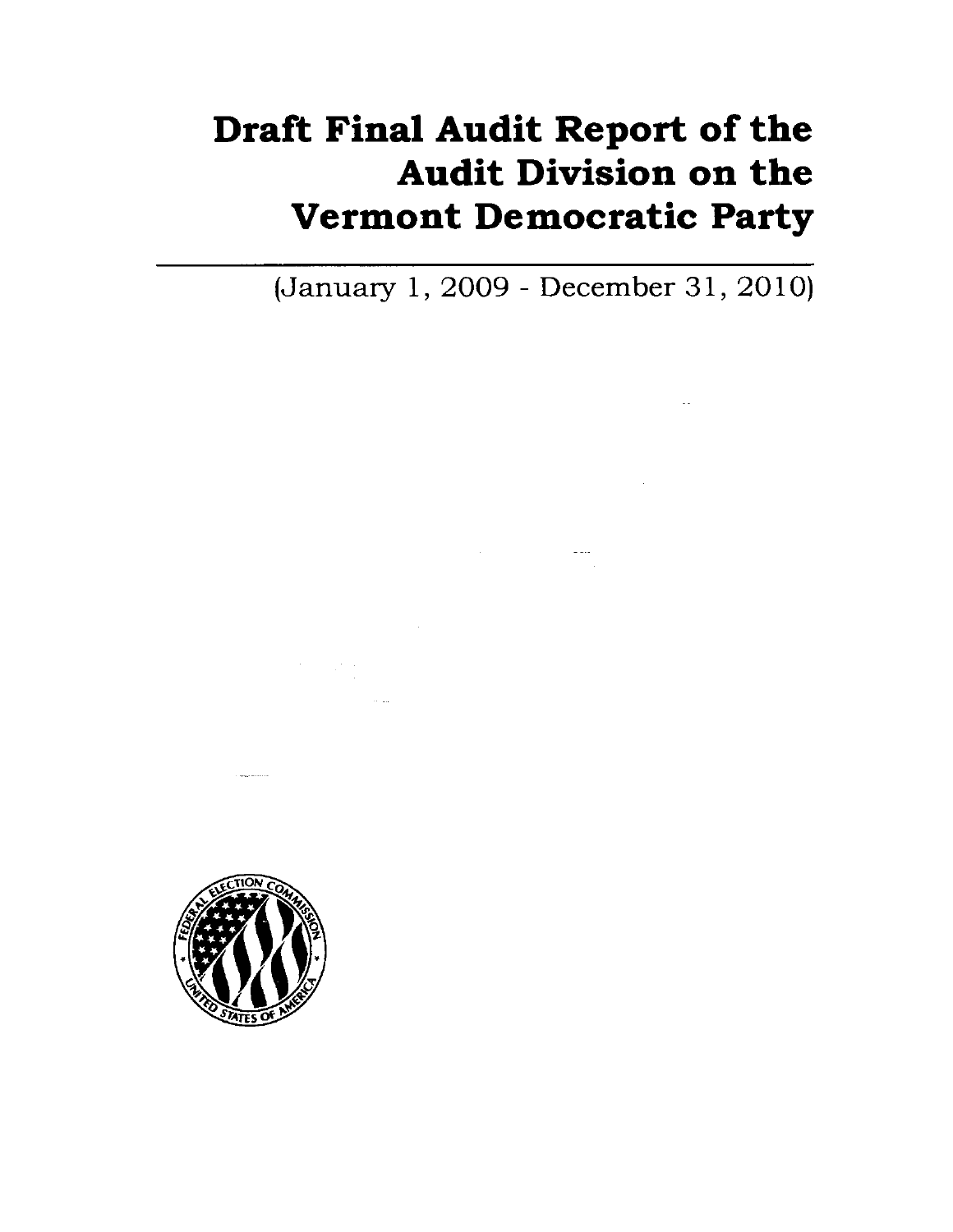## **Table of Contents**

and a construction

 $\sim 10^{10}$  Walandahan

 $\mathcal{L}_{\text{max}}$  and  $\mathcal{L}_{\text{max}}$ 

 $\mathcal{L}_{\mathcal{A}}$  and  $\mathcal{L}_{\mathcal{A}}$  and  $\mathcal{L}_{\mathcal{A}}$ 

| Part I. Background                  |  |
|-------------------------------------|--|
| Authority for Audit                 |  |
| Scope of Audit<br>2<br>2<br>3       |  |
| <b>Commission Guidance</b>          |  |
| Part II. Overview of Committee      |  |
| Committee Organization              |  |
| Overview of Financial Activity      |  |
| Part III. Summary                   |  |
| Finding and Recommendation          |  |
| Part IV. Finding and Recommendation |  |
| Recordkeeping for Employees         |  |

 $\frac{1}{2}$  .  $\frac{1}{2}$  .

**Page**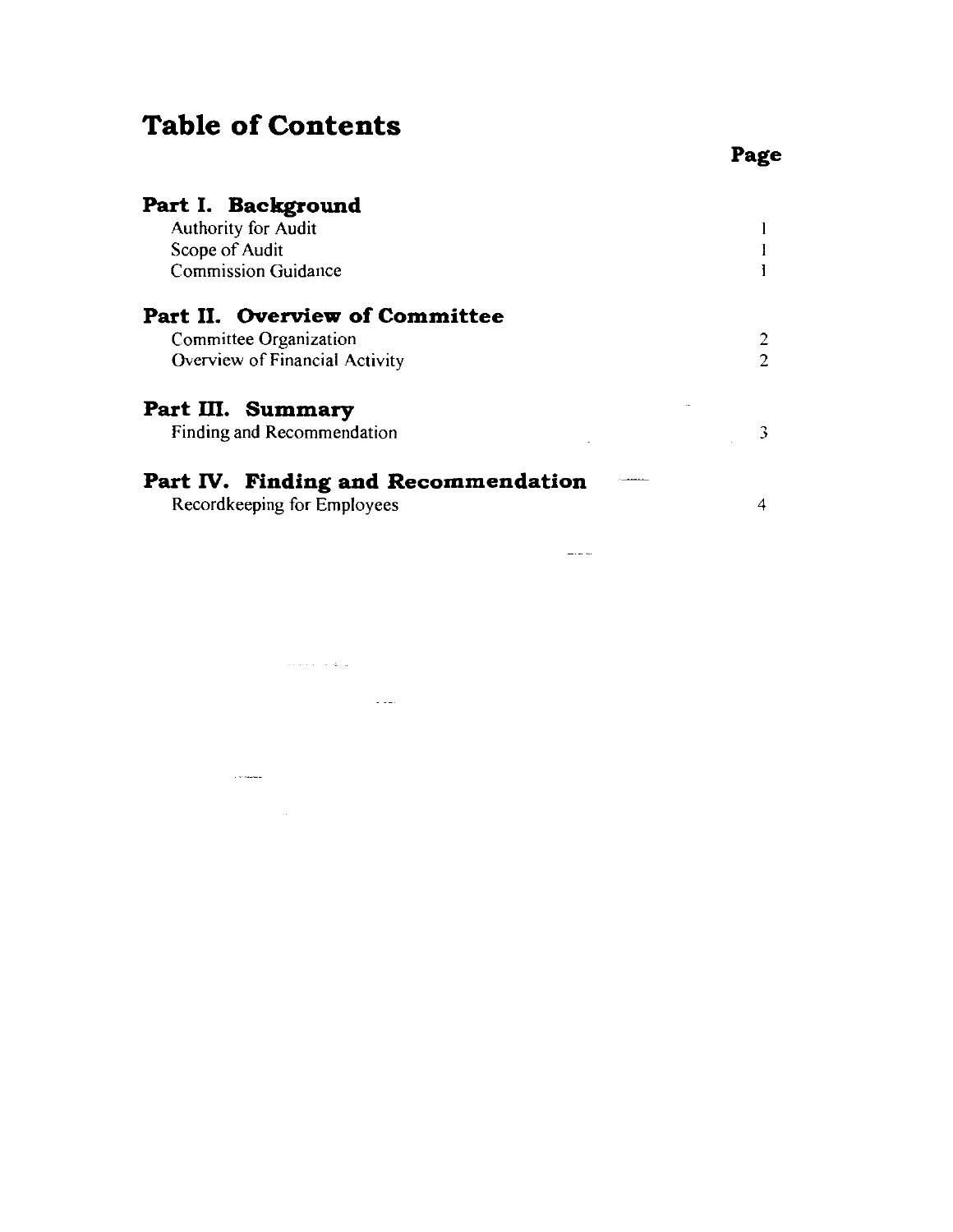## **Part I Background**

### **Authority for Audit**

This report is based on an audit of the Vermont Democratic Party (VDP), undertaken by the Audit Division of the Federal Election Commission (the Commission) in accordance with the Federal Election Campaign Act of 1971, as amended (the Act). The Audit Division conducted the audit pursuant to 2 U.S.C. §438(b), which permits the Commission to conduct audits and field investigations of any political committee that is required to file a report under  $2 \text{ U.S.C.}$ §434. Prior to conducting any audit under this subsection, the Commission must perform an internal review of reports filed by selected committees to determine whether the reports filed by a particular committee meet the threshold requirements for substantial compliance with the Act. 2 U.S.C. §438(b).

## **Scope of Audit**

Following Commission-approved procedures, the Audit staff evaluated various risk factors and as a result, this audit examined:

- 1. the disclosure of individual contributors' occupation and name of employer;
- 2. the disclosure of disbursements, debts and obligations;
- 3. the disclosure of expenses allocated between **federal and mon-federal accounts**;
- 4. the consistency between reported figures and bank records;
- 5. the completeness of records;
- 6. the disclosure of independent expenditures; and
- 7. other committee operations necessary to the review.

## **Commission Guidance**

### **Request for Early Commission Consideration of a Legal Question**

Pursuant to the Commission's "Policy Statement Establishing a Program for Requesting Consideration ofLegal Questions by the Commission," VDP requested early consideration of a legal question raised during the audit. VDP questioned whether the monthly time logs required under 11 C.F.R.  $\S106.7(d)(1)$  applied to employees paid with 100 percent federal funds.

The Commission concluded, by a vote of 5-1, that 11 C.F.R.  $\S 106.7(d)$  (1) does require committees to keep a monthly log for employees paid exclusively with federal funds. Exercising its prosecutorial discretion, however, the Commission decided it will not pursue recordkeeping violations for the failure to keep time logs or to provide affidavits to account for employee salaries paid with 100 percent federal funds and reported as such. The Audit staff informed VDP Counsel of the Commission's decision on VDP's request. The finding presented in this audit report, Recordkeeping for Employees, does not include VDP employees paid with 100 percent federal funds and reported as such, excluding amended filings.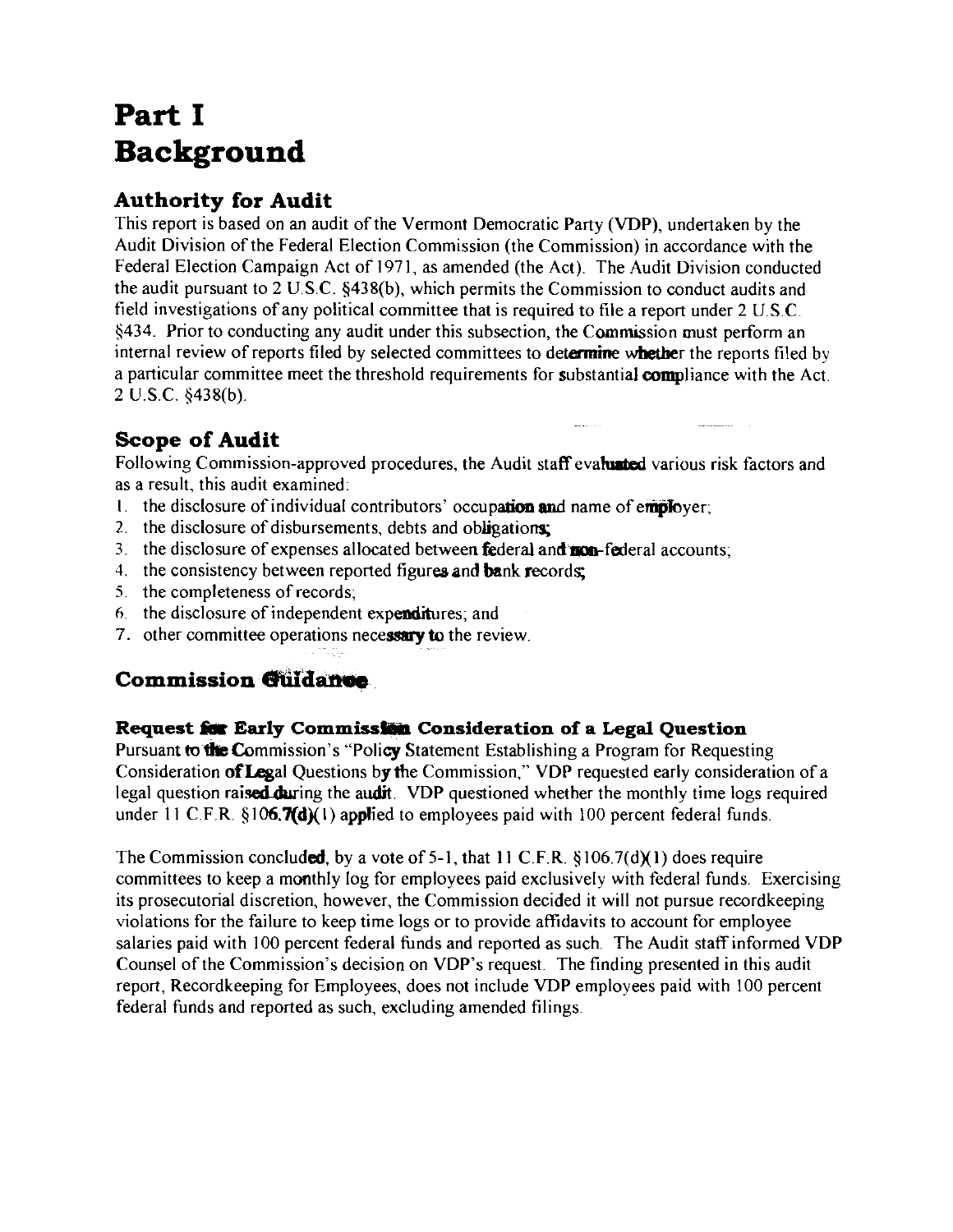## **Part II Overview of Committee**

## **Committee Organization**

|              | <b>Important Dates</b>                                                                                                                       |                                                                                                                                                       |
|--------------|----------------------------------------------------------------------------------------------------------------------------------------------|-------------------------------------------------------------------------------------------------------------------------------------------------------|
|              | Date of Registration                                                                                                                         | October 20, 1976                                                                                                                                      |
|              | Audit Coverage                                                                                                                               | January 1, 2009 - December 31, 2010                                                                                                                   |
| Headquarters |                                                                                                                                              | Montpelier, Vermont                                                                                                                                   |
|              | <b>Bank Information</b>                                                                                                                      |                                                                                                                                                       |
|              | <b>Bank Depositories</b>                                                                                                                     | Two                                                                                                                                                   |
|              | <b>Bank Accounts</b>                                                                                                                         | Five federal and two non-federal                                                                                                                      |
|              | <b>Treasurer</b>                                                                                                                             |                                                                                                                                                       |
|              | Treasurer When Audit Was Conducted                                                                                                           | Linda Weiss $(2/2011 -$ Present)                                                                                                                      |
|              | Treasurer During Period Covered by Audit                                                                                                     | Michael Inners (7/2006 - 4/2009)<br><b>Edward</b> Frey $(4/2009 - 6/2009)$<br>Lloyd Touchette $(6/2009 - 8/2009)$<br>Edward Clark $(8/2009 - 2/2011)$ |
|              | <b>Management Information</b>                                                                                                                |                                                                                                                                                       |
|              | Attended Commission Campaign Finance<br>Seminar                                                                                              | Yes                                                                                                                                                   |
|              | Who Handled Accounting and Recordkeeping<br>Tasks<br>a state of the court a monthly the more entire of any<br>$\alpha$ , $\alpha$ , $\alpha$ | Paid staff and volunteers                                                                                                                             |

## **Overview of Financial Activity (Audited Amounts)**

| \$37,901    |
|-------------|
|             |
| 544,077     |
| 332,494     |
| 219,000     |
| 89,791      |
| \$1,185,362 |
|             |
| 762,858     |
| 238,300     |
| 175,576     |
| \$1,176,734 |
| \$46,529    |
|             |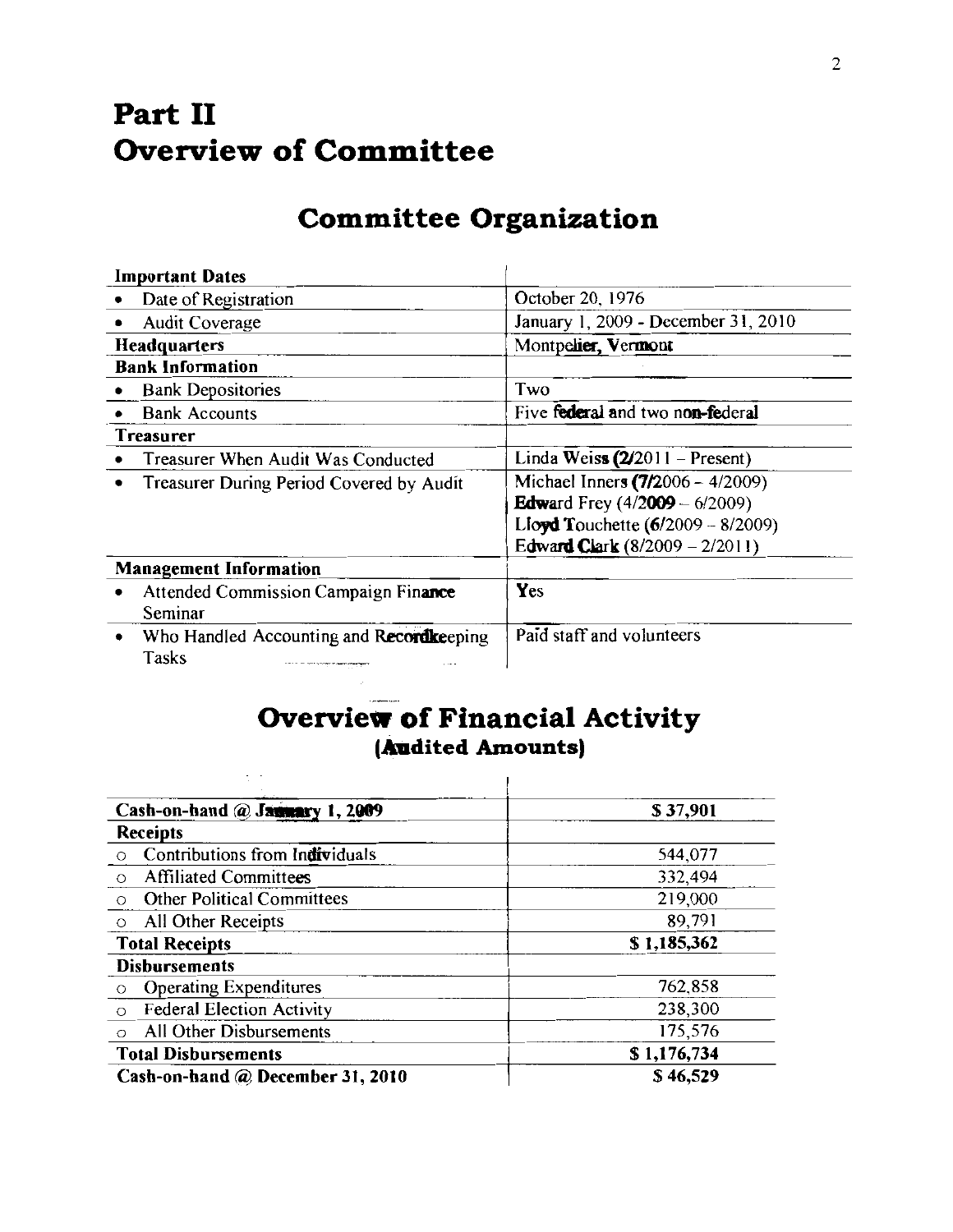## **Part III Summary**

## **Finding and Recommendation**

#### **Recordkeeping for Employees**

During audit fieldwork, the Audit staff determined that VDP did not maintain any monthly logs, as required, to document the percentage of time each employee spent on federal election activity. For 2009 and 2010, the Audit staff identified payments to VDP employees totaling  $$203,472,^2$  for which monthly payroll logs were not maintained. All of the VDP employees were originally disclosed as having been paid with an allocation of federal and non-federal funds After the exit conference, VDP amended its reports to disclose payments to employees as federal election activity.

In response to the Interim Audit Report recommendation, VDP submitted a plan to pay all employees with 100% federal funds. Further, VDP stated it will maintain monthly timesheets to track the percentage of time each employee spends on federal election activity for all employees paid with federal/non-federal allocated funds. The Audit staff considers this matter resolved. (For more details, see p. 4)



<sup>&</sup>lt;sup>2</sup> This total does not include payroll for employees paid with 100 percent federal funds and reported as such (sec Part l. Background. Commission Guidance. Request for Earl~· Commission Consideration of a Legal Question. Page 1).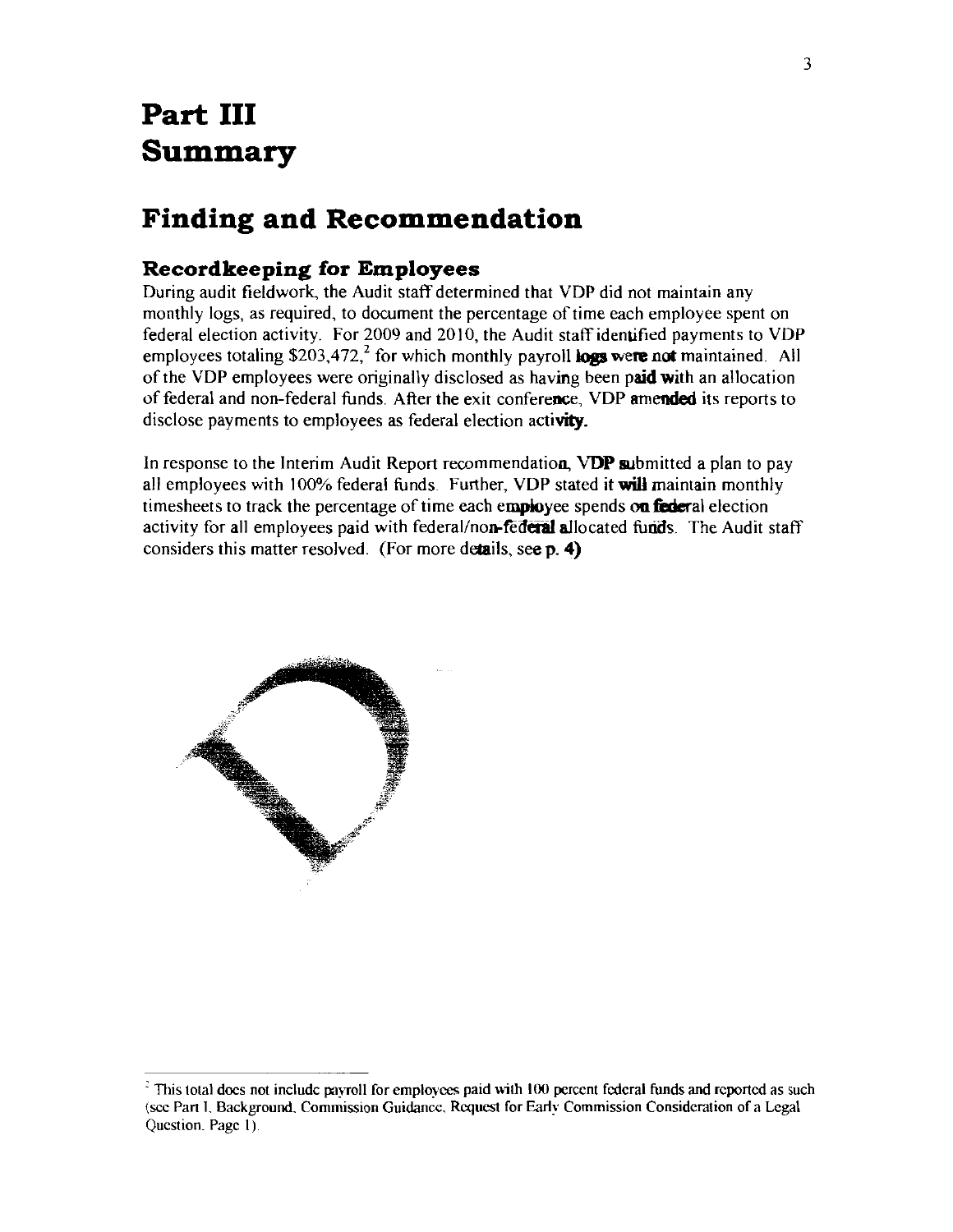## **Part IV Finding and Recommendation**

### I **Recordkeeping for Employees**

#### **Summary**

During audit fieldwork, the Audit staff determined that VDP did not maintain any monthly logs, as required, to document the percentage of time each employee spent on federal election activity. For 2009 and 2010, the Audit staff identified payments to VDP employees totaling \$203,472<sup>3</sup>, for which monthly payroll logs were not maintained. All of the VDP employees were originally disclosed as having the post with an allocation of federal and non-federal funds. After the exit conference, VDP and ed its reports to disclose payments to employees as federal election activity

**to** pay In response to the Interim Audit Report recommendation, all employees with 100% federal funds. Further, VDP timesheets to track the percentage of time each employee activity for all employees paid with federal/non-federal allocated its The Audit staff considers this matter resolved.

#### **Legal Standard**

Maintenance of Monthly Logs. Part in must can must seep a monthly log of the percentage of time each employee $_i$ Allocations of salaries, wages, a federal election. determined as follows

- emp month less of their compensated time in a given paid either from the federal account
- $\mathcal{S}$  percent of their compensated time in a given vities must be paid only from a federal account; and
- error excess who spend not of their compensated time in a given month on federal • stivities may be paid entirely with funds that comply with state law. 11  $electr$ CFR  $\S$   $\mathbb{R}$   $\Box$   $\Box$   $(1)$ .

#### **Facts and Analy!**

#### A. Facts

During fieldwork, the Audit staff reviewed disbursements for payroll. VDP did not maintain any monthly logs or equivalent records to document the percentage of time each employee spent in connection with federal election activity. For 2009 and 2010, the Audit staff identified payments to VDP employees totaling  $$203,472<sup>4,5</sup>$  for which payroll

<sup>&</sup>lt;sup>3</sup> This total does not include payroll for employees paid with 100 percent federal funds and reported as such (see Part L Background. Commission Guidance. Request for Early Commission Consideration of a Legal Question. Page I).

Payments to VDP employees paid with 100 percent federal funds and reported as such arc not included in this finding (sec Part L Background Commission Guidance. Request for Early Commission Consideration of a Legal Question\_ Page I).